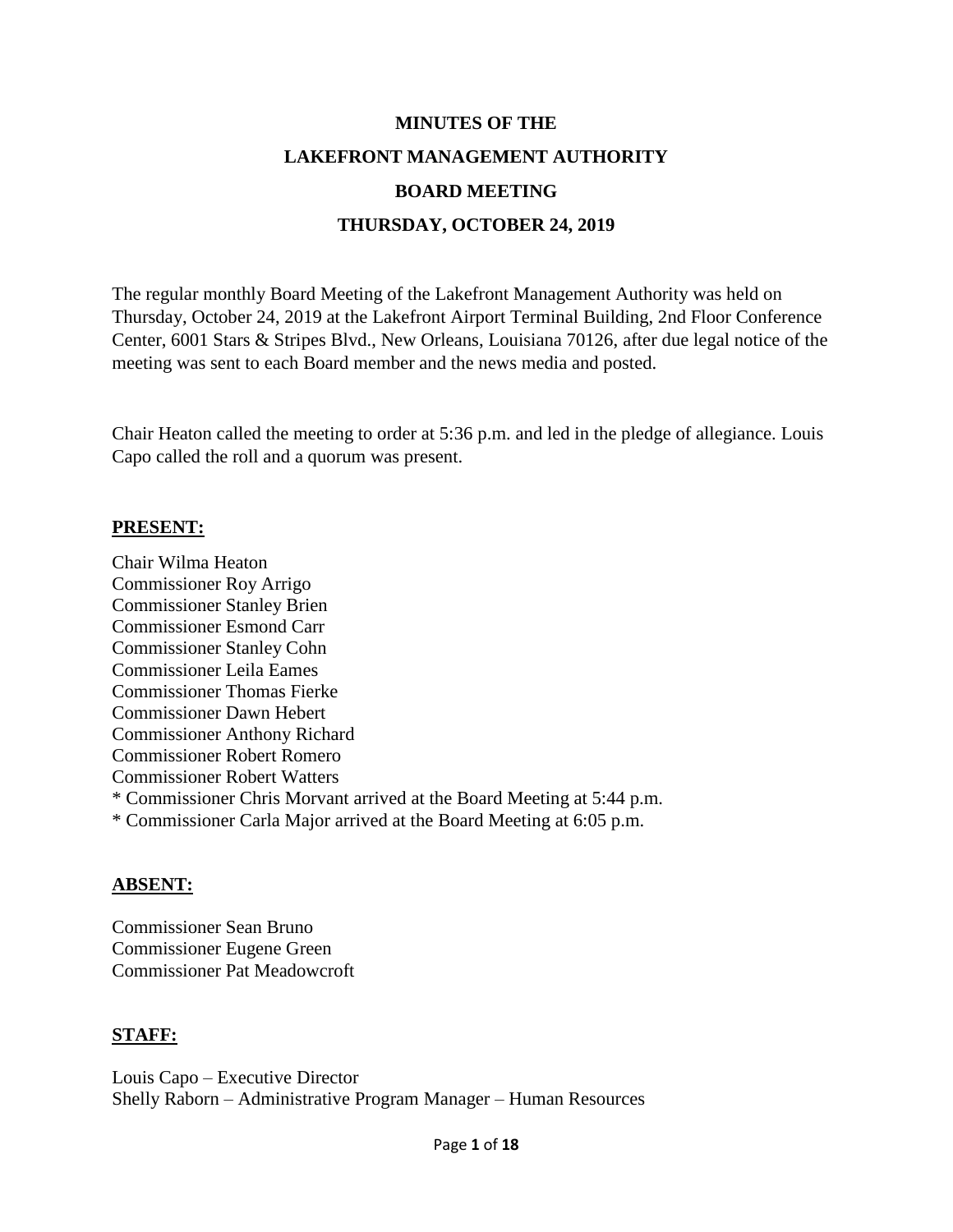Sarion Granger – Human Resources Analyst A Bruce Martin – Deputy Airport Director Monique Bonnet – Accountant Cynthia Grace – Finance Manager Helaine Millner – Orleans Marina Manager Chandra Chaffin – Grants Administrator Jorge Sission – Administrative Program Specialist A Christopher Henderson – Captain ARFF Frank Moraway – Fire/ARFF

# **ALSO, PRESENT:**

Jeff Dye – Attorney for Lakefront Management Authority Jeff Sumner – G.E.C. (Engineer) Jonathan Puls – G.E.C. (Engineer)

# **OPENING COMMENTS:**

Chair Heaton stated that the Flood Protection Authority held a meeting last Thursday and voted to roll the millage back from .61 to .46. She explained that the FPA sets the millage for the Lakefront Management Authority and they voted to roll back the millage, so that there wouldn't be a windfall. She stated that the Authority will collect the same amount of money as last year because of the reassessment year.

She thanked Lieutenant Governor William H. Nungesser for assisting the Authority with gaining ownership of the *Rio de Janerio – The Italian Sea Plane Santa Maria Flying over the City*, by Xavier Gonzalez from the Louisiana State Museum.

Chair Heaton advised that the Friends of the Airport will host a fundraiser to raise money for the Fountain of the Four Winds on Thursday, November 21, 2019 at 6pm. She suggested that the Board consider moving the next Board Meeting up an hour to accommodate for the event. She stated that the murals will be unveiled at the event.

# **MOTION TO ADOPT AGENDA:**

A motion was offered by Commissioner Fierke, seconded by Commissioner Arrigo, and unanimously adopted, to adopt the agenda.

# **MOTION TO APPROVE MINUTES:**

1) A motion was offered by Commissioner Cohn, seconded by Commissioner Richard, to approve the amended minutes of September 29, 2019.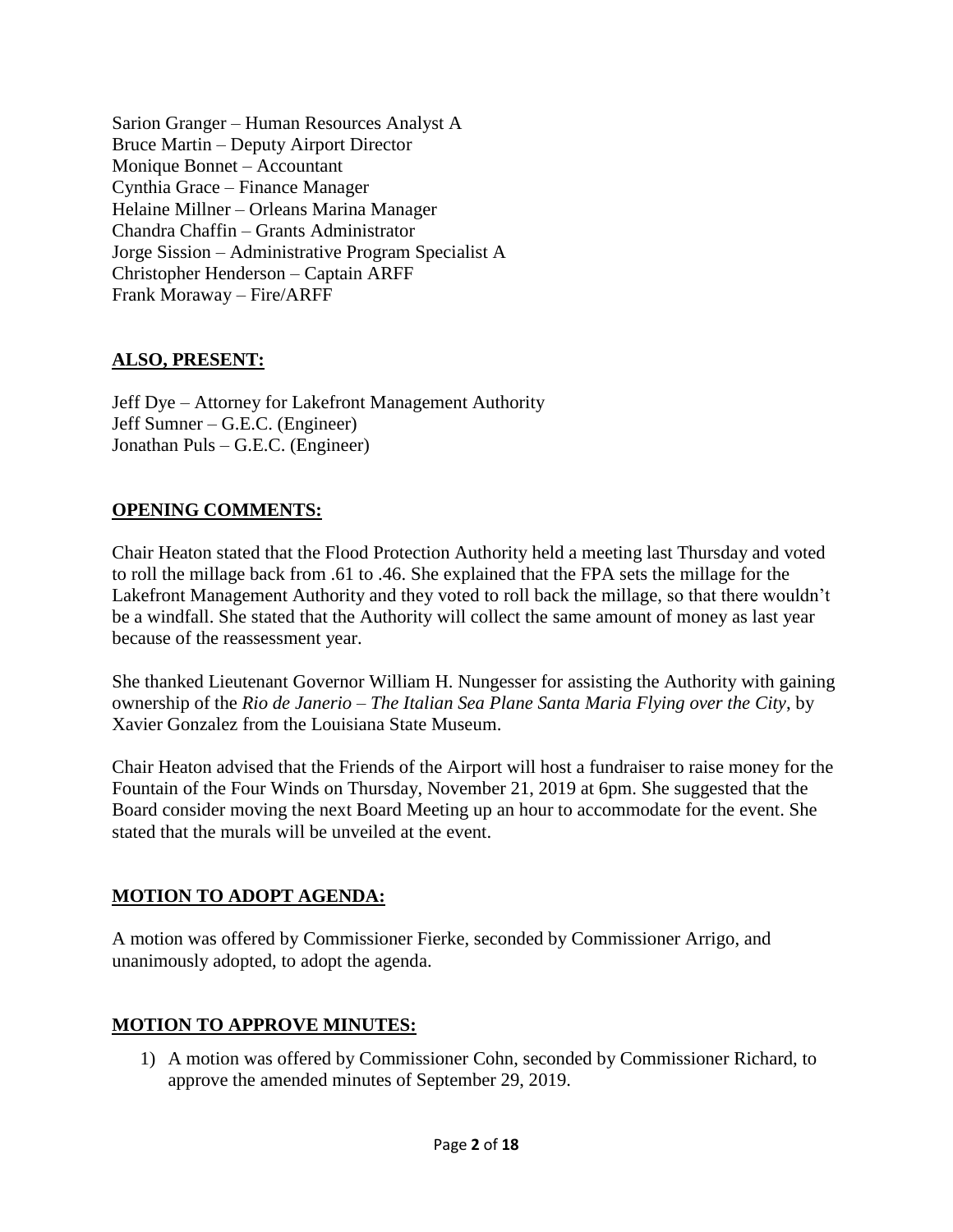## **PUBLIC COMMENTS:** None

# **DIRECTOR'S REPORT:**

Louis Capo, Executive Director, reported that Lance Rydberg, South Shore Harbor resident, died while working on his boat.

Mr. Capo stated that he is planning a tour of all the Lakefront Management Authority's properties for the Commissioners. He commented that he will send an e-mail with a list of possible dates and times of the tour.

Mr. Capo stated that he spoke with the auditors and they should have a draft report for the Authority no later than Monday.

Mr. Capo reported that he is reviewing all of the leases for all of the LMA properties.

He stated that 30 no overnight parking signs have been ordered, and the maintenance crew will install the signs once they arrive.

Mr. Capo stated that a meeting with G.E.C. is scheduled for Monday, October 28, 2019 at 3:30 PM. He mentioned that a meeting with Zach Smith, Director of Safety & Permits is scheduled for Friday, November 15, 2019 at 10:00 AM.

Mr. Capo reported that the covered boat slip project is 67% completed and that work has begun for at the Orleans Marina for the East and North wall replacement project.

Mr. Capo reported that there are electrical issues in Orleans Marina on Pier 1, along Stars  $\&$ Stripes Boulevard, and on the Seabrook Bridge. He explained that the lights on the Seabrook Bridge will become a top priority because it's a safety issue.

Mr. Capo stated that the advertisement for the dredging, the Architect Engineer Reviewer, and grass cutting. Commissioner Fierke asked if the two-year grass cutting contracts were expired. Mr. Capo responded that the contracts expire on December 31, 2019 and they want to sync the signing of the contracts with the fiscal year. Commissioner Morvant suggested that the Authority don't change the signing time of the grass cutting contracts.

Mr. Capo reported that the fuel sales for the first quarter are down \$100,000 compared to last year. He stated that the Authority hasn't received any millage this fiscal year.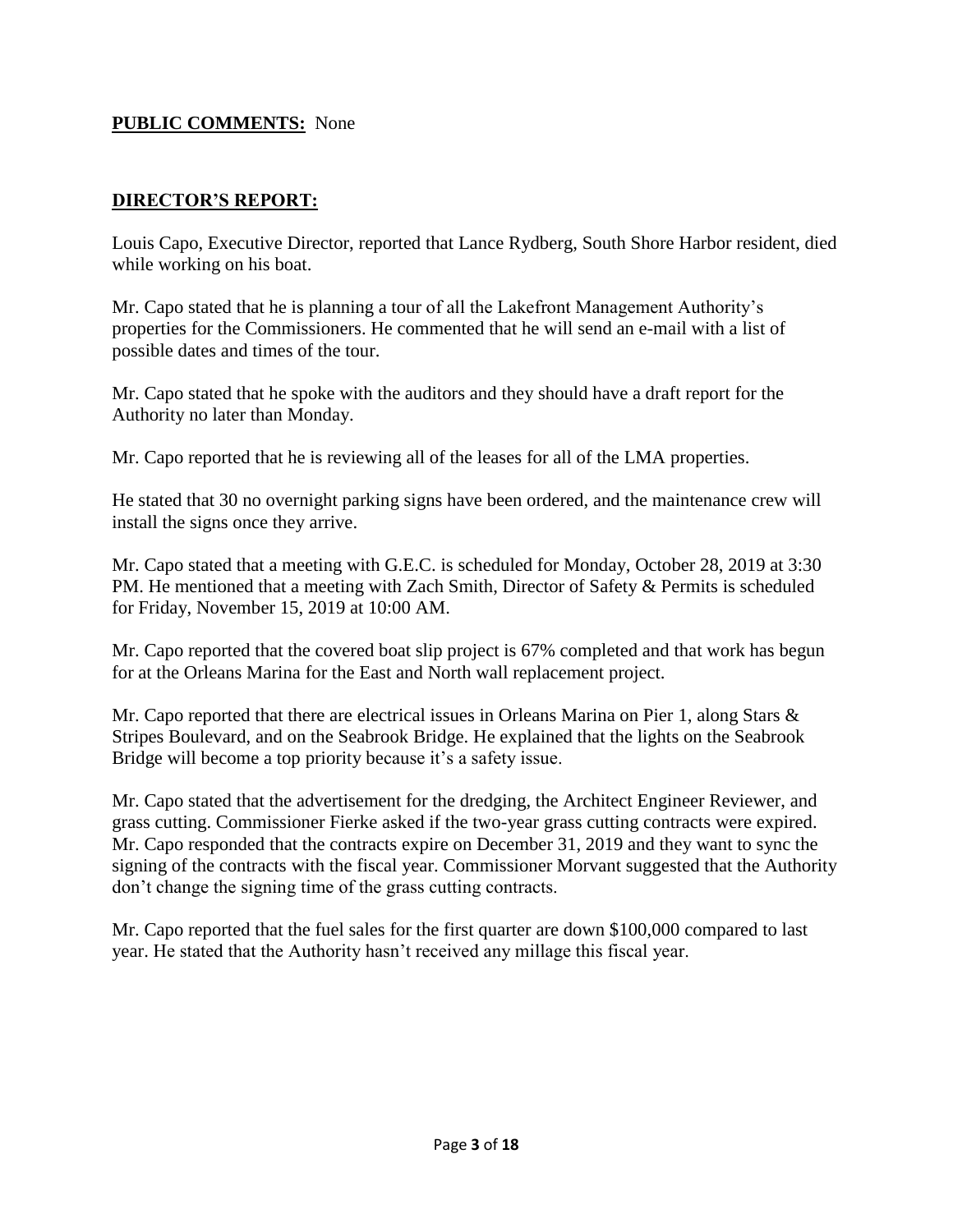# **COMMITTEE REPORTS:**

# **Airport Committee:**

Chair Heaton acknowledged Bruce Martin, Deputy Airport Director, for his outstanding performance and accomplishments.

Mr. Martin reported that the Runway project is scheduled to be completed on December 10, 2019, and that the construction for the Airport Terminal elevator is underway.

He stated that ARFF held a demo on September 25, 2019 to showcase and educate employees about their new equipment. He presented Frank Moraway with a badge that symbolizes that he is a certified Aircraft Rescue Firefighter. Mr. Martin acknowledged Captain Christopher Henderson for being a great mentor for the other firefighters.

Mr. Martin reported that the Lakefront Management Authority hosted the LA Associated General Contractors event with Mayor Latoya Cantrell on Monday, September 30, 2019 and that he had a meeting with the Warner Brothers film on Thursday, October 10, 2019 to discuss upcoming filming for December at the Airport Terminal.

Mr. Martin discussed the recent events that were hosted at the New Orleans Lakefront Airport. He commented that he is in the process of planning events for 2020.

Commissioner Eames asked about the revenue generated from the events. Chair Heaton responded that the cost of each event varies. She explained that the Authority has a base rate and Mr. Martin attempts to negotiate the price. She stated that any company that wants to rent the Airport Terminal must pay for ARFF personnel and police department details. Louis Capo, Executive Director, reported that the Authority has generated approximately \$45,000 for this quarter in revenue from filming and other events.

## **Finance Committee:**

Vice-Chair Richard stated that the Finance Committee discussed the financial report for the First Quarter. He commented that despite the decrease in revenue due to the Runway project, the Authority is in good financial standing. He stated that the Committee discussed the Capital Outlay Project Requests. Vice-Chair Richard advised that the Committee come before the Board in the near future to clean-up the financial records.

Vice-Chair Richard asked when the last time that the Airport Terminal building was pressurewashed. Commissioner Romero responded that the building would have to be waterproofed and sealed after a cleaning. Chair Heaton explained that the cleaning process would be too expensive.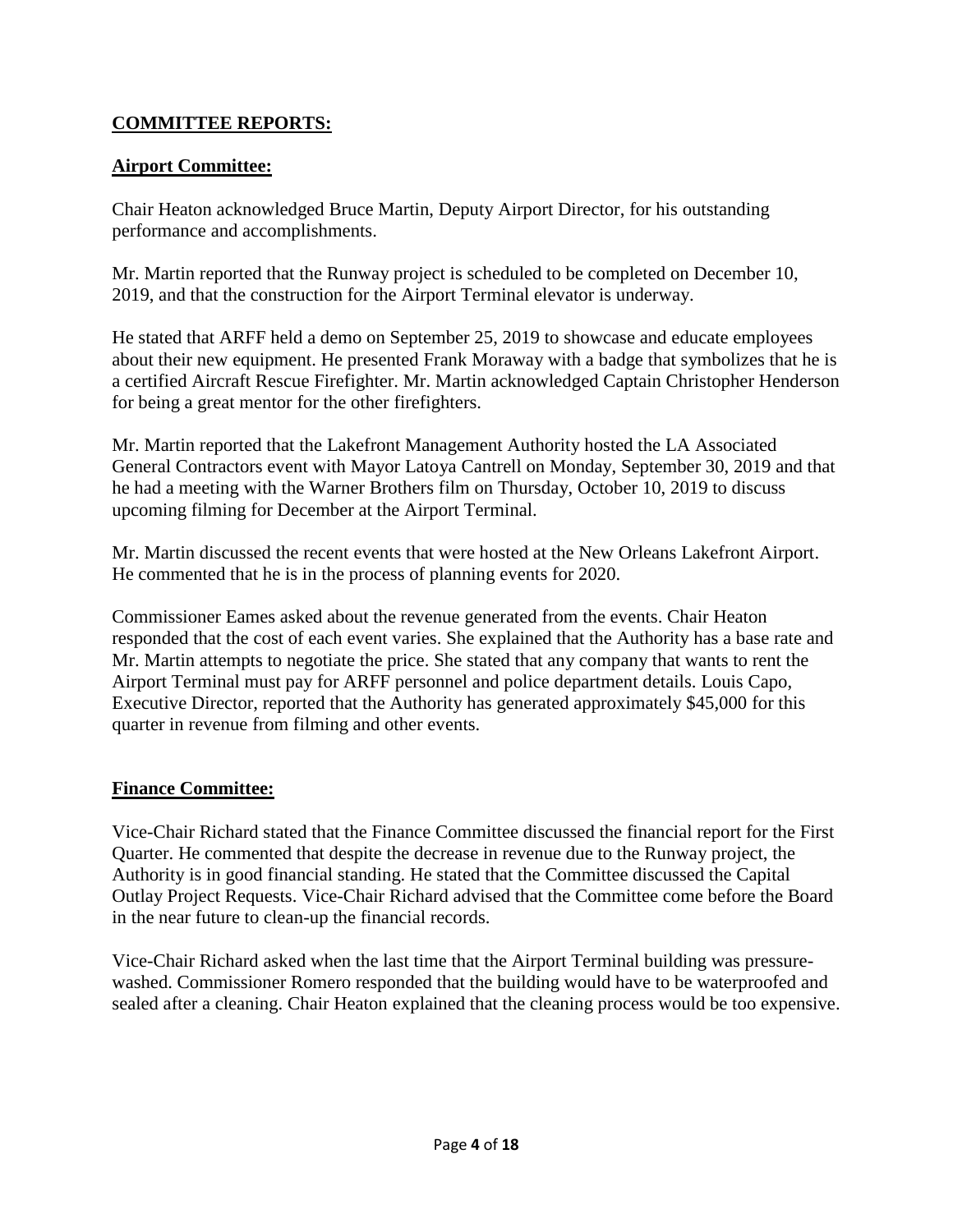# **Legal Committee:**

The Legal Committee met in conjunction with the Commercial Real Estate Committee on Thursday, October 17, 2019. Commissioner Arrigo stated that the Committee discussed the lease with Dr. Keith J. Capone and convened in Executive Session to discuss strategy for legal issues.

# **Commercial Real Estate:**

The Commercial Real Estate Committee met in conjunction with the Legal Committee on Thursday, October 17, 2019.

# **Marina Committee:**

Chair Arrigo reported that the covered boat slips project should be completed in early December 2019. He stated that the Committee discussed the electrical issues in Orleans Marina and the North Peninsula project.

Daniel Hill, Director of Engineering & Operations, reported that the Bulkhead in Orleans Marina is failing and causing plumbing issues and sinkholes. Chair Heaton stated that the Flood Protection Authority is funding an analysis of the Bulkhead in proximity to the flood wall. Commissioner Fierke questioned the price of repairing the Bulkhead. Mr. Hill responded that the Bulkhead would cost approximately \$2,000,000 to repair.

Mr. Hill stated that the maintenance crew installed solar lights on Pier 1.

Commissioner Morvant suggested that the Authority have an underwater inspection performed. Chair Heaton explained that Nathan was granted permission by the FPA to perform an analysis of the Bulkhead.

## **Recreation/Subdivision Committee:**

Chair Hebert stated that the Committee discussed the Capital Outlay Project Requests, the Seabrook Boat Launch, the restrictions for building fees, and the Roy Johnson, Jr. Memorial. She explained that the waterline is inferring with the construction of the memorial, so the memorial may be moved to another location.

# **PRESENTATION:**

Chair Heaton explained that Jay Taffet wants to build Hangars on the Airport, however, he doesn't want to agree to a lease with the Lakefront Management Authority until he tests the market. She stated that she spoke with Mr. Taffet and told him that he would have to present his proposal to the Board and if the Board approves the proposal, then he would be allowed to test the market.

## **OLD BUSINESS:** None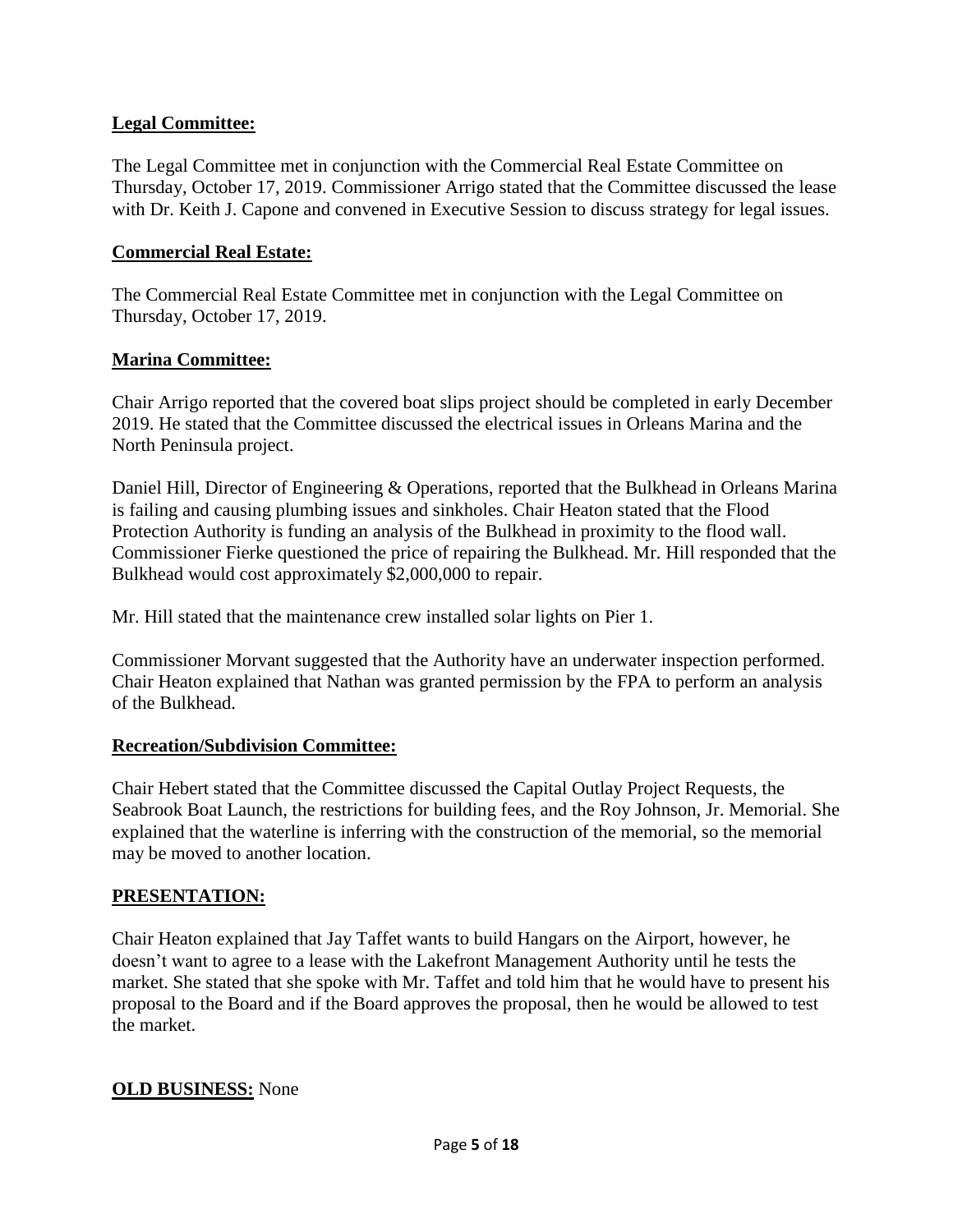#### **NEW BUSINESS:**

- 1) Motion to approve an amendment to the lease with Protac Fitness, L.L.C., to park a Veterans Administration First Responder Mobile Clinic Bus.
- Commissioner Fierke suggested to amend the Resolution to add the word "bus" to the end of the phrase, "Veterans Administration First Responder Mobile Clinic." Commissioner Richard questioned the location of the bus. Bruce Martin, Deputy Airport Director, responded that the bus will be parked outside of the Delgado Hangar. Commissioner Romero asked if the bus will be parked inside the Airport security. Chair Heaton responded that the bus will be parked inside the Airport security. She explained that the driver of the bus will be vetted by the Veterans Administration (VA) and the Federal Government, however, the Authority will perform a National Criminal Background Check as well.

# **MOTION: 01-102419 RESOLUTION: 01-102419 BY: COMMISSIONER FIERKE SECONDED: COMMISSIONER COHN October 24, 2019**

1) Motion to approve an amendment to the lease with Protac Fitness, L.L.C., to park a Veterans Administration First Responder Mobile Clinic Bus.

# **RESOLUTION**

**WHEREAS**, the Lakefront Management Authority ("Management Authority") is a political subdivision of the State of Louisiana and the governing authority of the non-flood protection assets of the Orleans Levee District ("District);

**WHEREAS**, the New Orleans Lakefront Airport is one of the non-flood protection assets of the Orleans Levee District under the management and control of the Management Authority ("Airport");

**WHEREAS**, Protac Fitness, LLC, a Louisiana limited liability company, operates a business training security personnel, primarily law enforcement and military units of the United States ("Protac");

**WHEREAS**, in connection with the operation of its security training business, Protac needed to land military aircraft and civilian aircraft near its training facilities;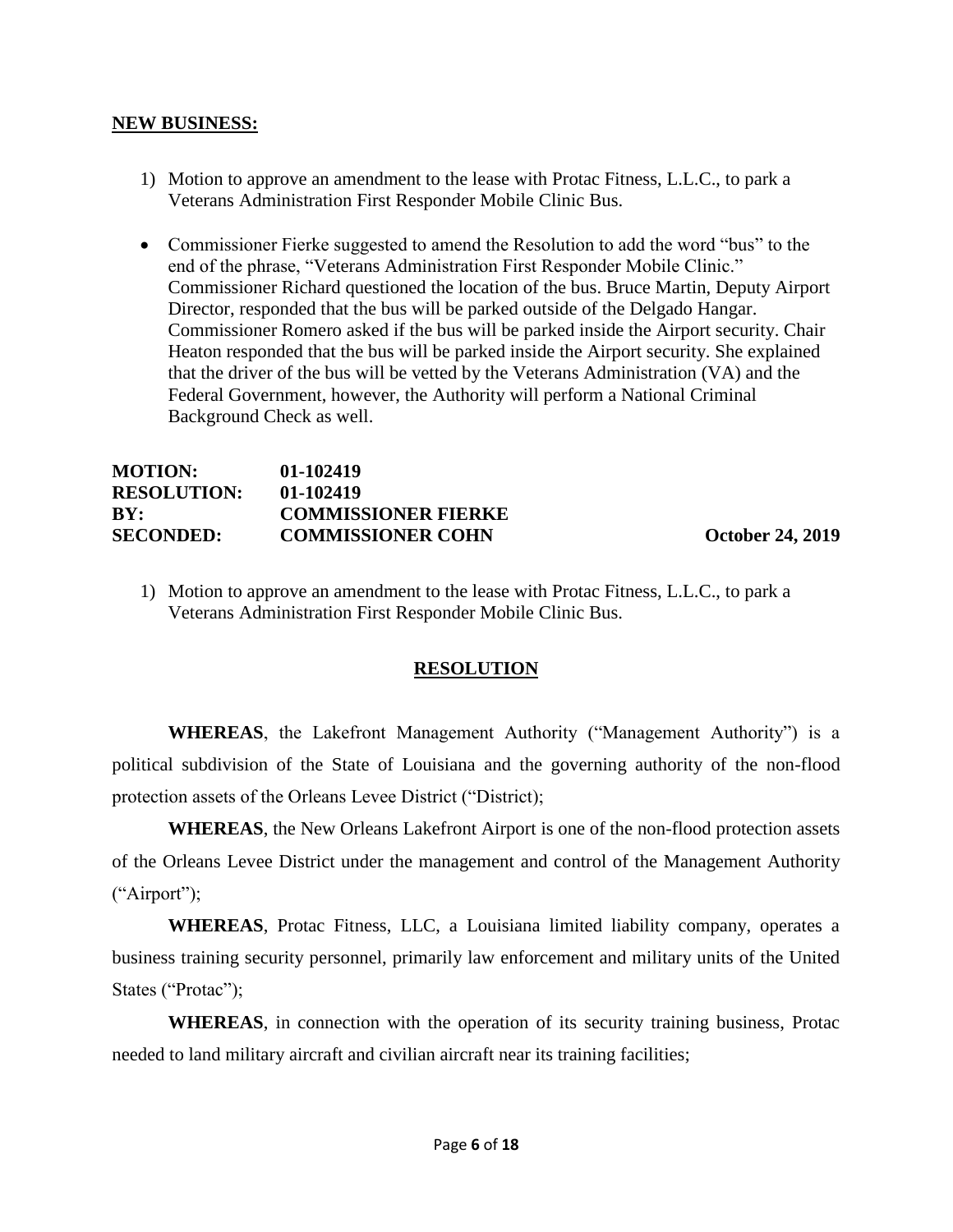**WHEREAS**, the Management Authority approved and entered into a written lease agreement with Protac for Suite 200 in the McDermott Hangar at the Airport, which commenced on February 1, 2018, for a term of one (1) year, and which annually renews, unless either party provides written notice as required under the lease to terminate the lease agreement (the "lease");

**WHEREAS**, Protac requested an amendment of the lease to park a Veterans Administration First Responder Mobile Clinic Bus at the Airport;

 **WHEREAS,** the Airport Committee at its meeting held on October 15, 2017 reviewed the request of Protac and voted to recommend approval of the request for the lease amendment to the Management Authority;

**WHEREAS**, the Management Authority after considering the request by Protac and recommendation of the Airport Committee resolved that it was in the best interest of the Authority and Airport to approve the requested lease amendment by Protac.

**NOW, THEREFORE, BE IT HEREBY RESOLVED**, that the Lakefront Management Authority approves an amendment of the lease with Protac Fitness, LLC to authorize Protac to park a Veterans Administration First Responder Mobile Clinic Bus at the New Orleans Lakefront Airport.

 **BE IT HEREBY FURTHER RESOLVED**, that the Chairman or Executive Director be and is authorized to sign any and all documents necessary to carry out the above.

The foregoing was submitted to a vote, the vote thereon was as follows:

**YEAS:** Heaton, Arrigo, Brien, Carr, Cohn, Eames, Fierke, Hebert, Major, Morvant, Richard, Romero **NAYS:** None **ABSTAIN:** None **ABSENT:** Bruno, Green, Meadowcroft, Watters **RESOLUTION ADOPTED:** Yes

- 2) Motion to approve a lease with Keith J. Capone, M.D. a Professional Medical L.L.C., and Amy Matherne, M.D. for Suite 6517 in the Lake Vista Community.
- Louis Capo, Executive Director, stated that the increased rental rate of \$16.00 per square foot will be in uniform with the other tenants. He explained that Dr. Keith J. Capone, is hoping to retire within the next year and appoint Dr. Amy Matherne as the lessee. Mr. Capo stated that Dr. Keith J. Capone is requesting a three-year primary term with one three-year option.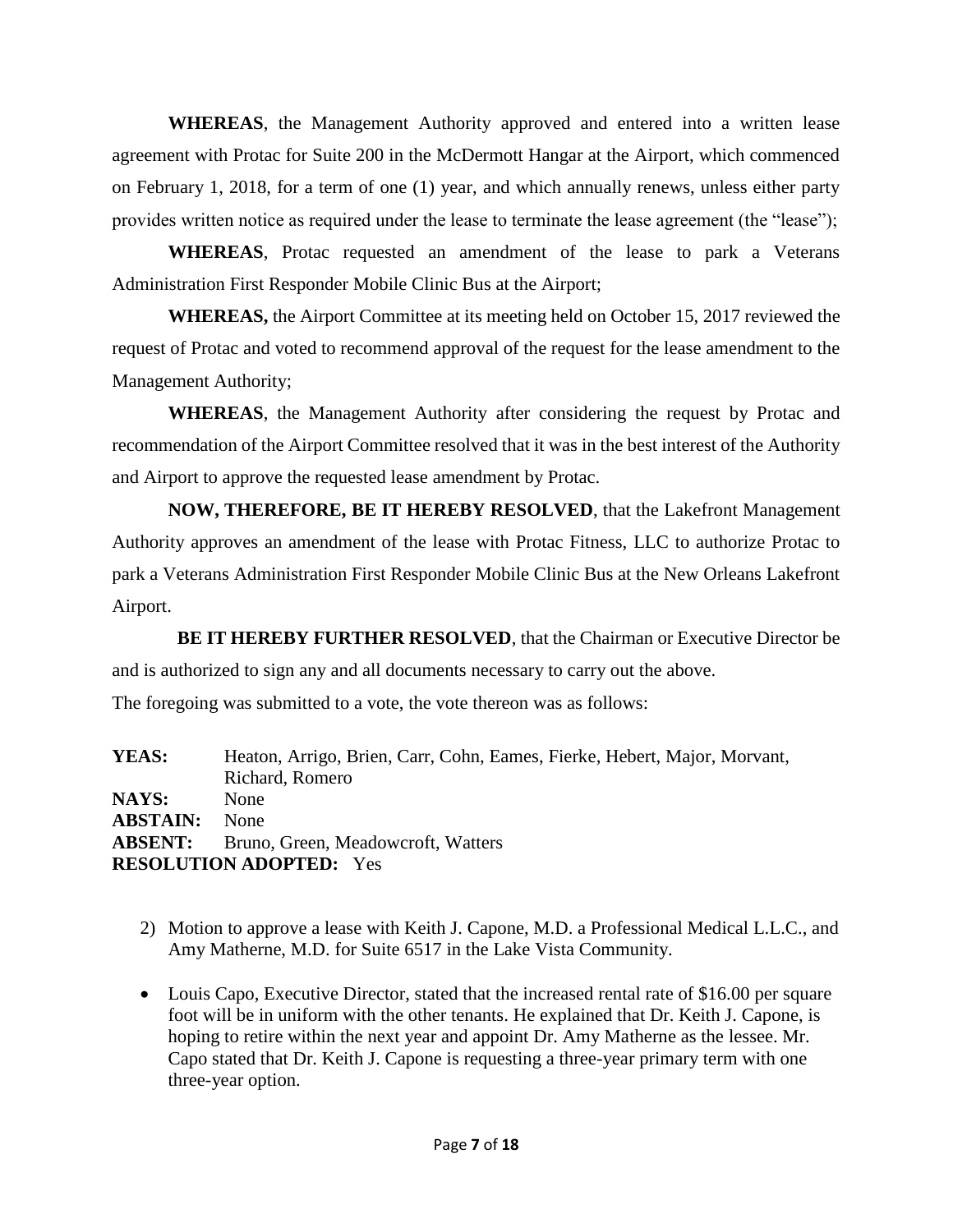2) Motion to approve a lease with Keith J. Capone, M.D. a Professional Medical L.L.C., and Amy Matherne, M.D. for Suite 6517 in the Lake Vista Community Center at the current rental rate of \$16.00 per square foot or \$3,140.00 per month for an initial term of 3 years with one option to renew for 3 years and under the standard terms and conditions for leases in the Lake Vista Community Center.

## **RESOLUTION**

**WHEREAS**, the Lakefront Management Authority ("Management Authority") is a political subdivision of the State of Louisiana and the governing authority of the non-flood protection assets of the Orleans Levee District ("District");

**WHEREAS**, the Lake Vista Community Center is located in the City of New Orleans and is one of the non-flood assets of the Orleans Levee District managed and controlled by the Management Authority;

**WHEREAS**, Dr. Keith Capone has leased Suite 6517, containing 2,355 square feet of space, on the first floor of the Lake Vista Community Center, bearing Municipal Number 6517 Spanish Fort Boulevard, New Orleans, LA 70124 ("leased premises") and desires a new lease for the leased premises with Keith J. Capone, M.D. a Louisiana Professional Medical L.L.C. and Amy Matherne, M.D. (collectively 'lessee'') for a term of three (3) years, at a rental rate of \$16.00 per square foot or \$3,140.00 per month, with one (1) option to renew for three (3) years with a rental rate set at the fair market value for locations in the Lake Vista Community Center when the option is exercised, and under the standard terms and conditions for leases in the Lake Vista Community Center;

**WHEREAS**, the lease will commence on December 1, 2019 and end on November 30, 2022;

 **WHEREAS,** Dr. Capone intends to retire before the lease expires and has requested that he be released from his obligations under the lease upon his retirement, sale of his medical practice and assignment of his interest in the lease;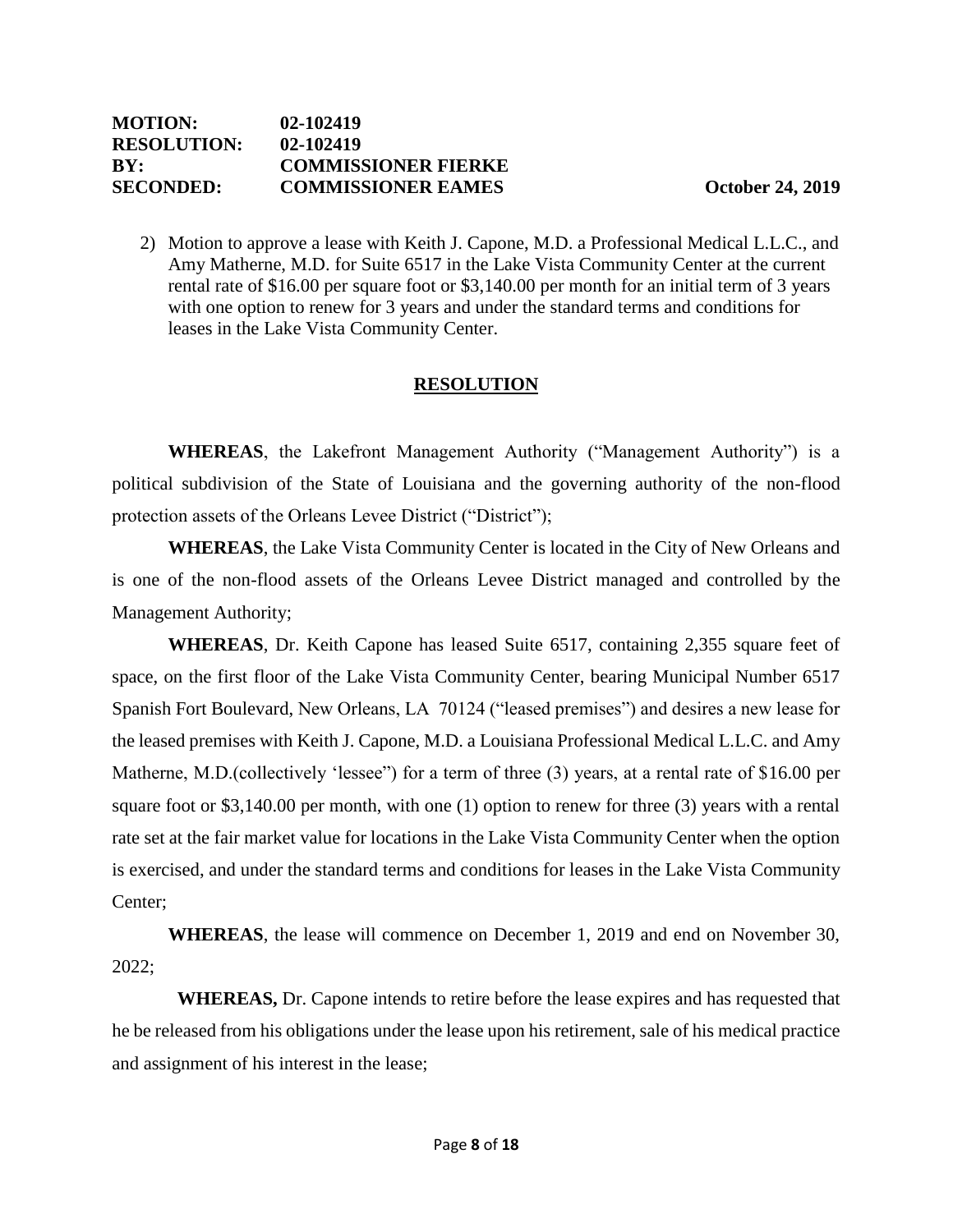**WHEREAS**, the proposed lease with lessee for Suite 6517 in the Lake Vista Community Center was considered by the Joint Legal and Commercial Real Estate Committee of the Management Authority at its meeting held on October 17, 2019, and the Committee unanimously voted to recommend approval of the proposed lease under the terms and conditions set forth above and in accordance with the standard terms and conditions for leases at the Lake Vista Community Center to the Management Authority, and including a provision that Dr. Capone will be released from his obligations under the lease upon his retirement, sale of his medical practice and assignment of his interest in the lease, conditioned on a written lease being signed by lessee no later than thirty (30) days after the date of this resolution; and,

**WHEREAS**, the Management Authority after considering the proposed lease resolved that it is in the best interest of the Lakefront Management Authority to approve the lease under the terms set forth above, conditioned on a written lease being signed by the lessee no later than thirty (30) days after the date of this Resolution.

**THEREFORE, BE IT HEREBY RESOLVED**, that the Lakefront Management Authority approves a lease with Keith J. Capone, M.D. a Louisiana Professional Medical L.L.C. and Amy Matherne, M.D. for Suite 6517 in the Lake Vista Community Center for a term of three (3) years, commencing on December 1, 2019, at a rental rate of \$16.00 per square foot or \$3,140.00 per month, with one (1) option to renew for three (3) years with a rental rate set at the fair market value for locations in the Lake Vista Community Center when the option is exercised, and under the standard terms and conditions for leases in the Lake Vista Community Center, conditioned on the written lease being signed no later than thirty (30) days after the date of this resolution.

**BE IT HEREBY FURTHER RESOLVED**, that the Authority Chairman or Executive Director be and is hereby authorized to sign any and all documents necessary to carry out the above.

The foregoing was submitted to a vote, the vote thereon was as follows:

**YEAS:** Heaton, Arrigo, Brien, Carr, Cohn, Eames, Fierke, Hebert, Major, Morvant, Richard, Romero **NAYS:** None **ABSTAIN:** None **ABSENT:** Bruno, Green, Meadowcroft, Watters **RESOLUTION ADOPTED:** Yes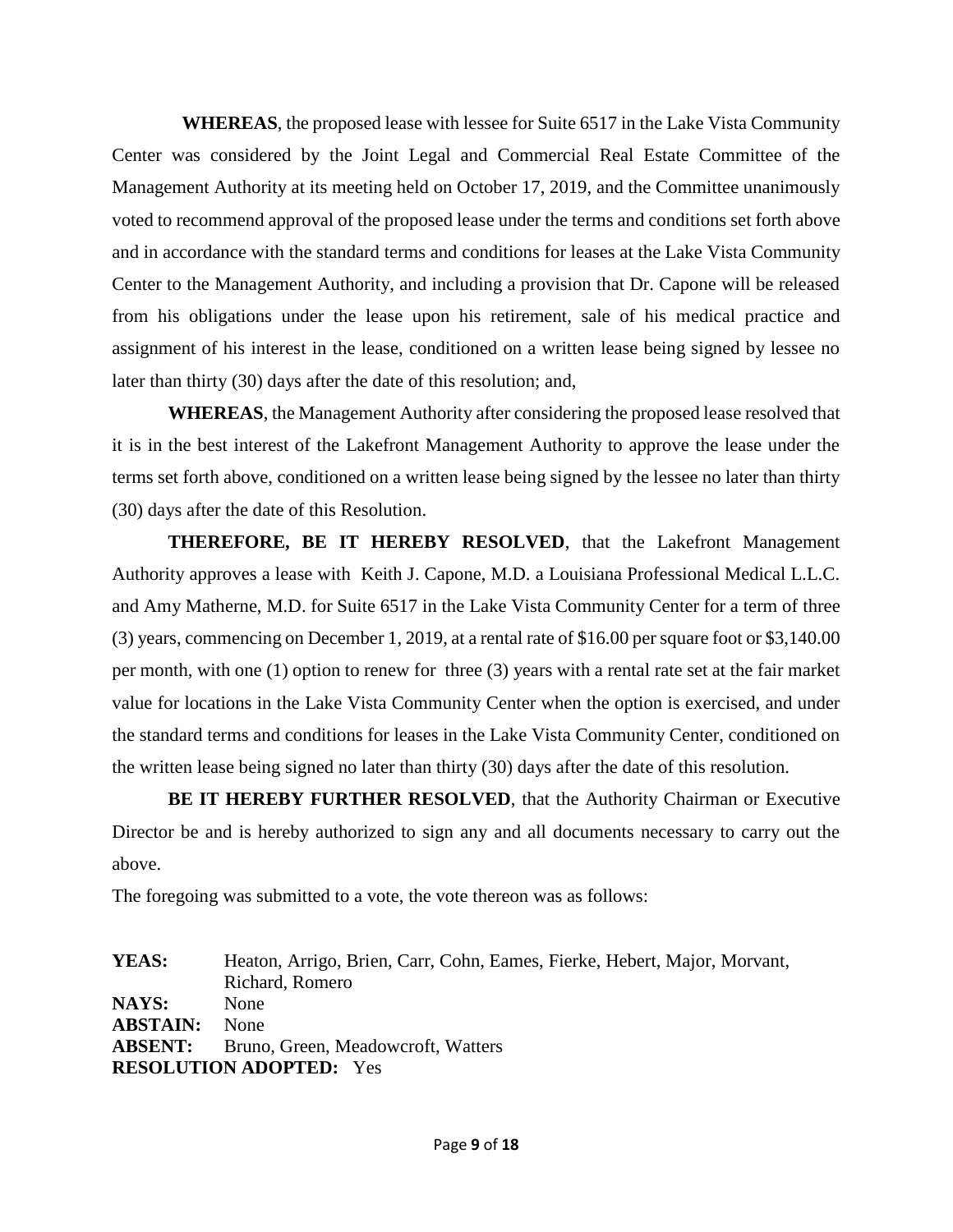- 3) Motion to approve the Lakefront Management Authority's (LMA) Capital Outlay Request for 2020-2021.
- Chair Heaton discussed the Capital Outlay Project Requests and presented the Board with an amendment to the Resolution.

| <b>MOTION:</b>     | 03-102419                  |
|--------------------|----------------------------|
| <b>RESOLUTION:</b> | 03-102419                  |
| BY:                | <b>COMMISSIONER HEATON</b> |
| SECONDED:          | <b>COMMISSIONER FIERKE</b> |

**October 24, 2019** 

3) Motion to approve the Lakefront Management Authority's (LMA) Capital Outlay Request for 2020-2021.

#### **RESOLUTION**

**WHEREAS**, the Lakefront Management Authority ("Management Authority") is a political subdivision of the State of Louisiana and the governing authority of the non-flood protection assets of the Orleans Levee District ("District"), including the New Orleans Lakefront Airport, Orleans Marina and South Shore Harbor Marina;

**WHEREAS**, the Management Authority has projects that require funding from the Louisiana Capital Outlay Program ("COP") and will submit an application as the local sponsor in order to initiate design and/or construction phases of said projects;

**THEREFORE, BE IT HEREBY RESOLVED**, that the Lakefront Management Authority authorizes the submittal of applications to the State of Louisiana COP to fund the following projects in the amounts shown for Fiscal Year 2020-2021:

- **1. Homeland Security and ARFF Safety and Security Facility – New Orleans Lakefront Airport - \$3,000,000;**
- **2. Planning, Design and Construction of Phase 4 for Drainage North of Taxiway H of the New Orleans Lakefront Airport - \$1,455,002**
- **3. Orleans Marina – Bulkhead and Promenade rehabilitation - \$2,750,000;**
- **4. Seabrook Public Boat Launch Rehabilitation - \$2,000,000;**
- **5. Silt removal – New Basin Canal and Orleans Marina - \$2,500,000;**
- **6. Silt removal – South Shore Harbor Marina - \$1,000,000;**
- **7. South Shore Harbor – North Peninsula Stabilization and Utility Construction - \$5,000,000**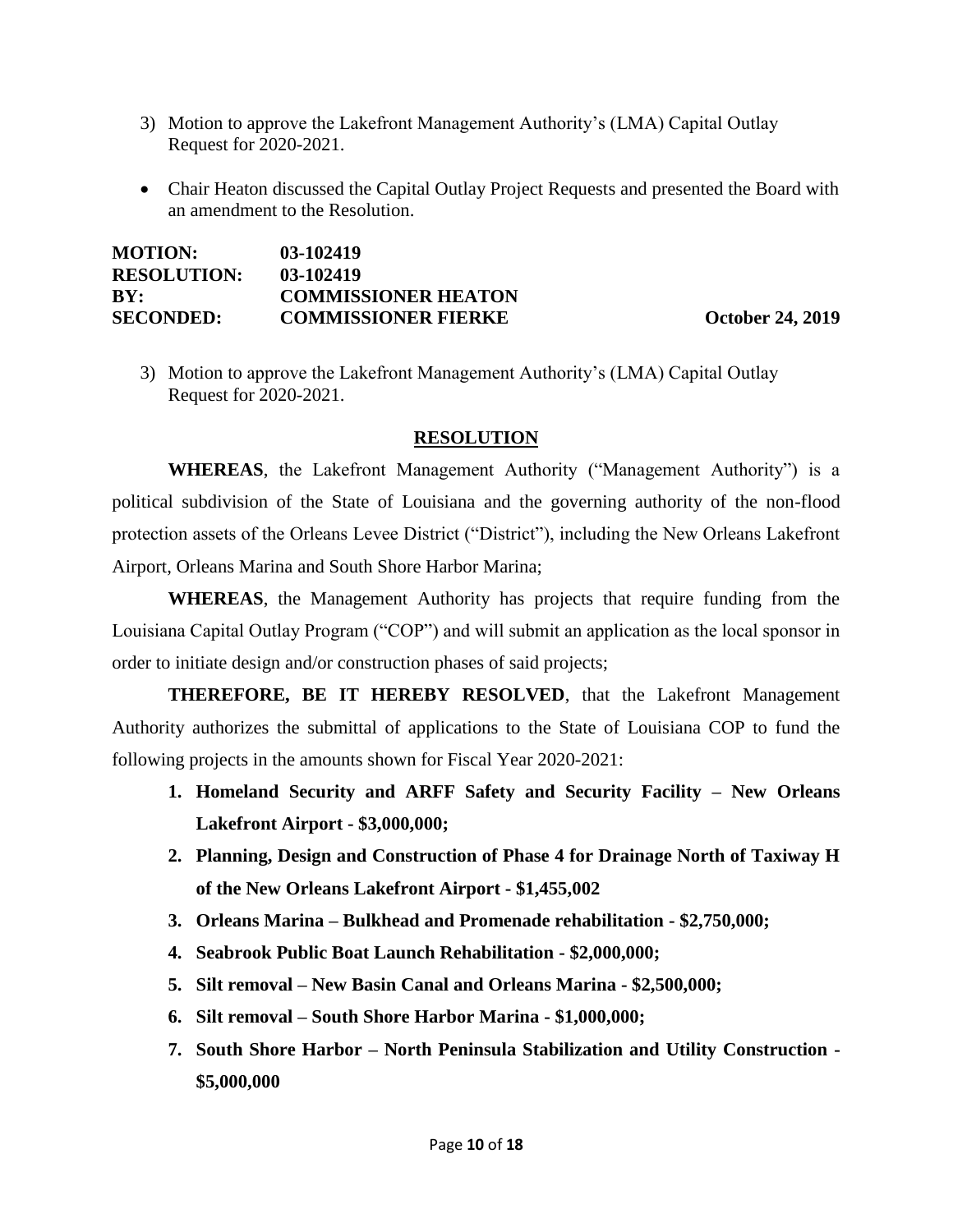- **8. Repair of lighting and efficiency enhancements to lighting system, New Orleans Lakefront Airport, Stars and Stripes Blvd. and Hayne Blvd. Flyover - \$275,000.00;**
- **9. Planning, designing and constructing public use pavilions inclusive of benches and tables along 5.2 miles of public parks and greenspace along New Orleans Lakeshore Drive – \$225,000**
- **10. Plan, design and construct improvements and added safety features to the Lake Vista Community Center for early voting location - \$300,000**

**BE IT FURTHER RESOLVED**, that the Management Authority does hereby certify, in accordance with the State Capital Outlay Act, the following:

- 1. There is no bond funding, other than State general obligation bond funding, sufficient to fund the above Capital Outlay request.
- 2. All local options for funding for this Capital Outlay request through taxation special assessments, loans, bonds, or other resources have been considered and rejected as not being feasible or readily acceptable at this time.
- 3. There is no revenue source for these non-recurring project appropriations.
- 4. No surplus and/or unobligated funds are available.

**BE IT FURTHER HEREBY RESOLVED**, that the Management Authority is committed to providing a local project match to the extent it is economically able for the amounts required/recommended and necessary by the State.

**BE IT FURTHER RESOLVED**, that the Management Authority Chairman or Executive Director be and is hereby authorized to sign any and all documents necessary to carry out the above.

The foregoing was submitted to a vote, the vote thereon was as follows:

**YEAS:** Heaton, Arrigo, Brien, Carr, Cohn, Eames, Fierke, Hebert, Major, Morvant, Richard, Romero **NAYS:** None **ABSTAIN:** None **ABSENT:** Bruno, Green, Meadowcroft, Watters **RESOLUTION ADOPTED:** Yes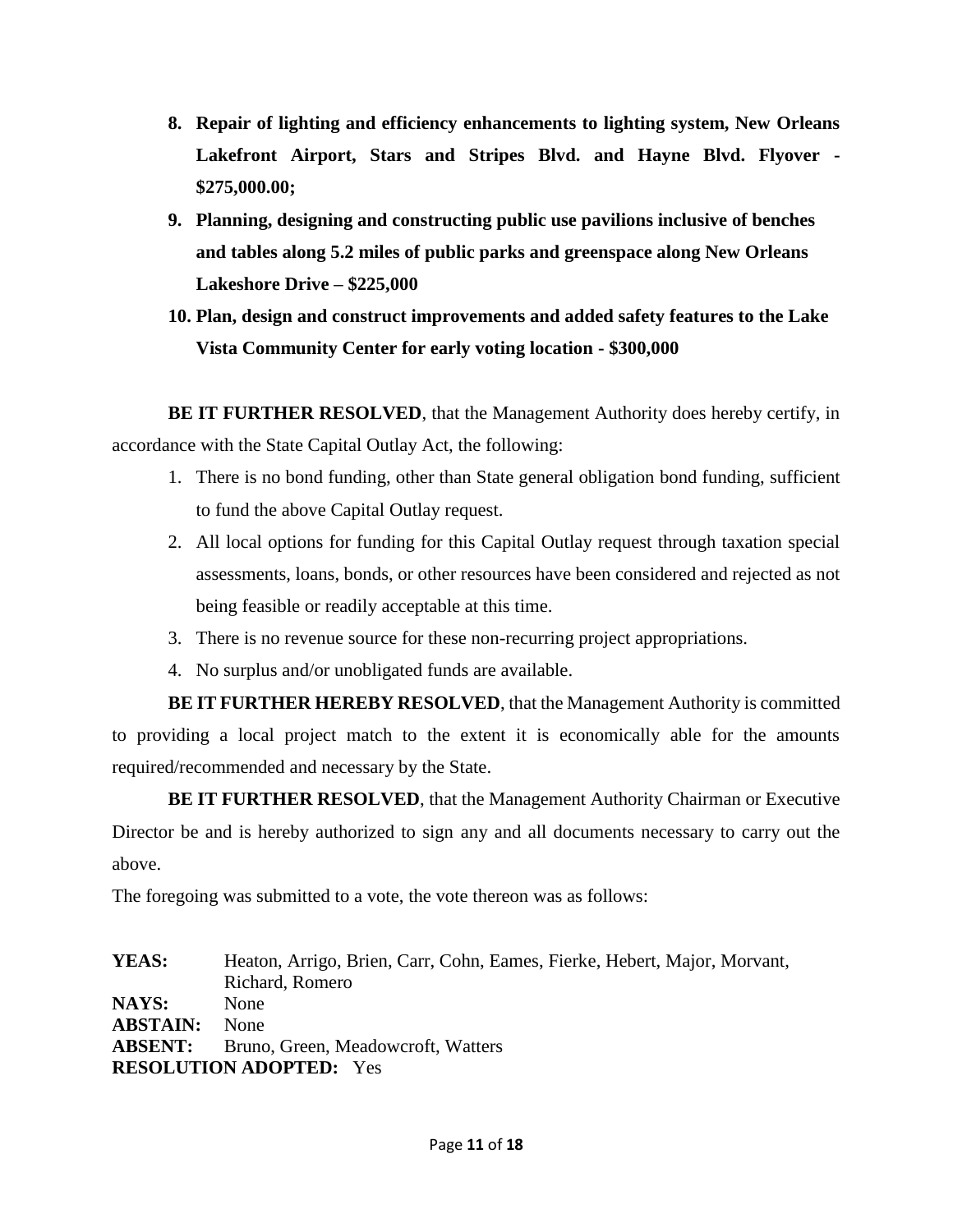- 4) Motion to approve the Capital Improvement Plan for Lakefront Airport for 2020-2025.
- Bruce Martin, Deputy Airport Director, stated that the regulators on the Runway are outdated.

| <b>MOTION:</b>     | 04-102419                  |
|--------------------|----------------------------|
| <b>RESOLUTION:</b> | 04-102419                  |
| BY:                | <b>COMMISSIONER FIERKE</b> |
| <b>SECONDED:</b>   | <b>COMMISSIONER HEBERT</b> |

**October 24, 2019** 

4) Motion to approve the Capital Improvement Plan for Lakefront Airport for 2020-2025.

#### **RESOLUTION**

**WHEREAS**, the Lakefront Management Authority ("Management Authority") is a political subdivision of the State of Louisiana and the governing authority of the non-flood protection assets of the Orleans Levee District ("District");

**WHEREAS**, New Orleans Lakefront Airport ("Airport") is one of the non-flood assets of the District under the management and control of the Authority;

 **WHEREAS**, the State of Louisiana, Department of Transportation and Development, Division of Aviation (formerly the LA DOTD-OAPT) is charged by Title 2 of the Louisiana Revised Statutes with the responsibility for the development of aviation facilities within the State to foster air commerce and to safeguard the interests of those engaged in all phases of the aviation industry and of the general public;

**WHEREAS**, the Lakefront Management Authority ("Management Authority"), hereinafter referred to as "Sponsor", has completed an FAA and DOTD approved Master Plan, Action Plan, and/or Airport Layout Plan which outlines the specific future development of New Orleans Lakefront Airport; and, the Sponsor is desirous of implementing a portion of the approved Plan recommendations which provide for the critically needed improvements as stated below to substantially improve the safety and usability of the Airport, but does not have sufficient funds of its own required for completing the needed improvements; and,

**WHEREAS,** the LA DOTD, Division of Aviation also is authorized by Title 2 to expend funds for the construction or enlargement of airports for the safety and advancement of aeronautics;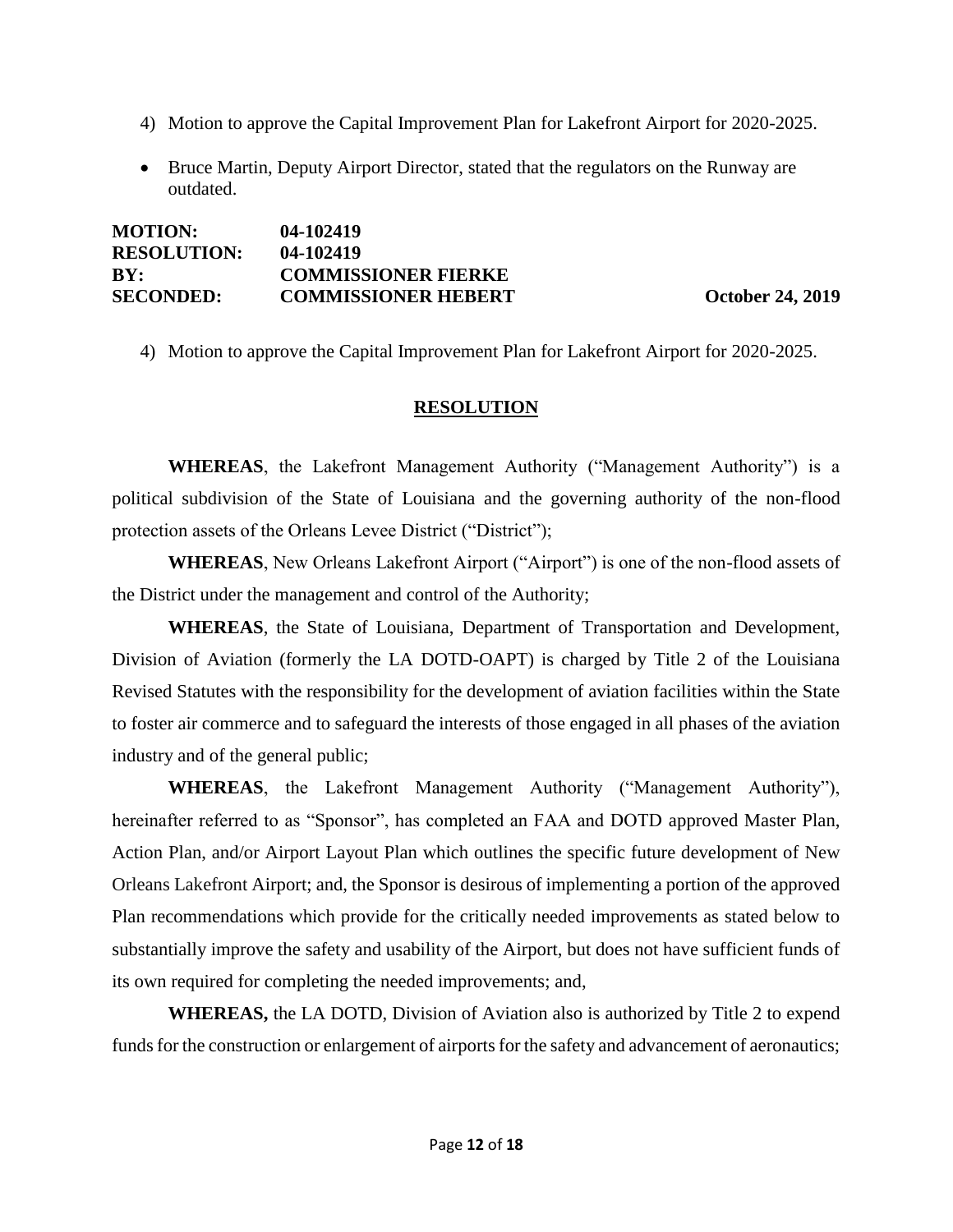#### **NOW, THEREFORE, BE IT RESOLVED**:

#### SECTION I

That the Sponsor does hereby formally request that the LA DOTD, Division of Aviation provide funds required to complete the airport improvements at New Orleans Lakefront Airport specifically as described in the Capital Improvement Program Application for State Financial Assistance dated October 1, 2018.

#### SECTION II

That the said LA DOTD, Division of Aviation be and is hereby assured that all necessary servitudes, rights-of-way, rights of ingress and egress and means thereof will be furnished by the Sponsor and the titles thereto will be valid and indefeasible, and that the Sponsor will assume ownership, financial reporting, and complete responsibility for the maintenance and upkeep of the airport after completion of said improvement.

#### SECTION III

That the Sponsor will save and hold the said LA DOTD, Division of Aviation, its officers, agents, and employees harmless from any liability or claim for damages arising out of the project, including death or injuries to third parties including, but not limited to, liability or claim for damages out of the negligence of said LA DOTD, Division of Aviation, its officers, agents, or employees, and expressly agrees to defend any suit of any nature brought against the LA DOTD, Division of Aviation as a result of this project.

#### SECTION IV

That the Executive Director or the Chairman of the Sponsor be and is hereby authorized and directed to evidence this agreement by affixing her signature at the place provided therefore on this resolution and on subsequent related documents/agreements as required by the rules and regulations of the Federal Aviation Administration and the State of Louisiana and the Clerk is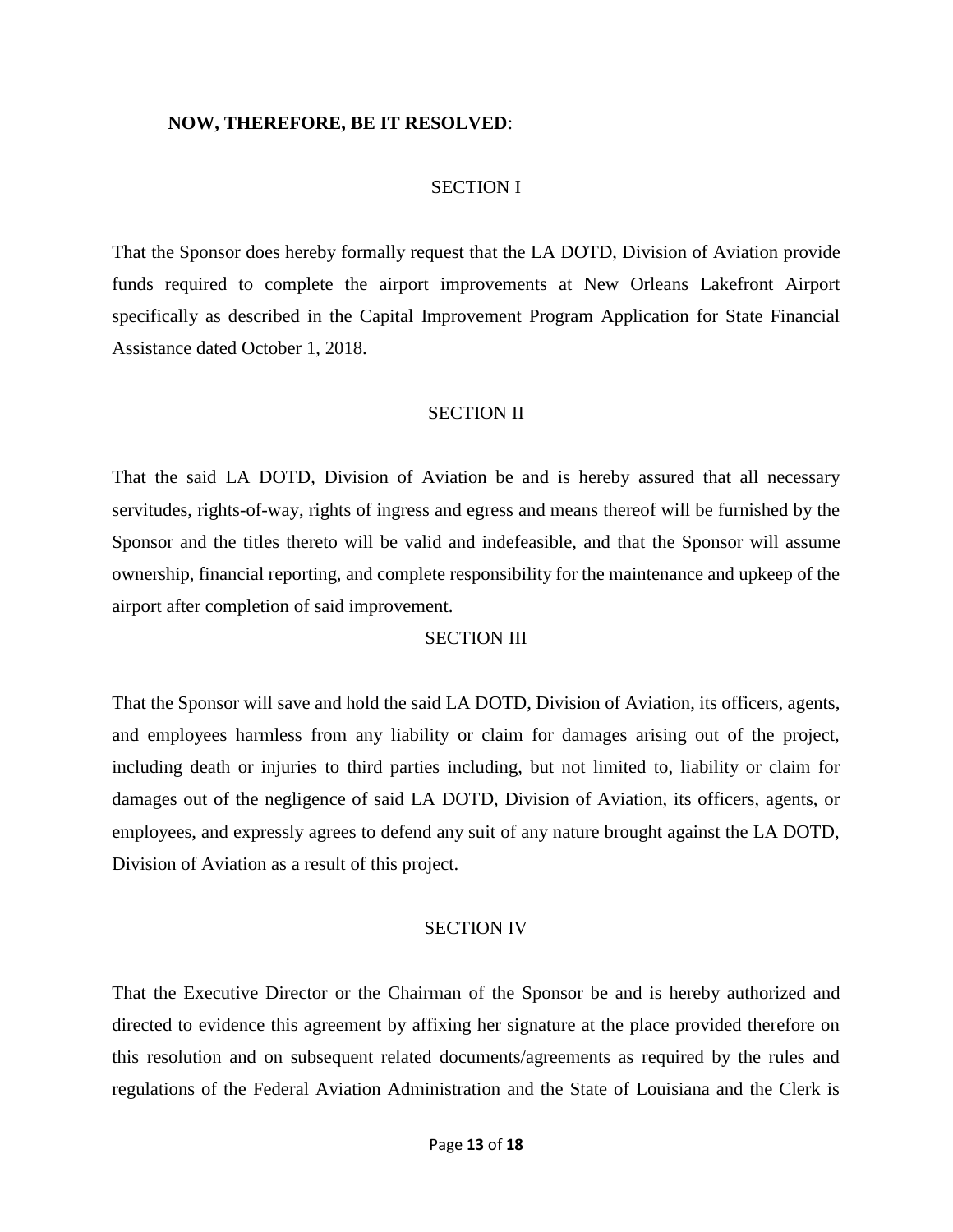hereby authorized to attest said execution.

#### SECTION V

That this resolution shall be in full force and effect from and after its adoption.

The Lakefront Management Authority Board as managing entity for the Orleans Levee District, New Orleans Lakefront Airport, for the Sponsor in the Parish of Orleans met in regular session on this date. The aforesaid resolution was offered by Chair Wilma Heaton and seconded by Commissioner Watters.

The resolution was submitted to a vote, and the vote thereon was as follows:

**YEAS:** Heaton, Arrigo, Brien, Carr, Cohn, Eames, Fierke, Hebert, Major, Morvant, Richard, Romero **NAYS:** None **ABSTAIN:** None **ABSENT:** Bruno, Green, Meadowcroft, Watters **RESOLUTION ADOPTED:** Yes

- 5) Motion to approve the New Orleans Lakefront Airport Storm Water Plan.
- Bruce Martin, Deputy Airport Director, stated that a pump will help to alleviate water off of the Airport without relying on Sewerage & Water Board of New Orleans. He explained that the pump station would be located in the Northeast section of the New Orleans Lakefront Airport. Chair Heaton commented that the Airport Storm Water Plan was funded by the State and the plan must be accepted to finalize reimbursement. Mr. Martin that the acceptance of the plan allows the Authority to request the funds that are needed to implement any changes. Commissioner Arrigo suggested that the pump is designed, so that it's adaptable to go over a future flood wall. Commissioner Morvant suggested an amendment to the Resolution to add "were required." Jonathan Puls, G.E.C., stated that the tasks of the Master Stormwater Drainage Plan were completed.

#### **MOTION: 05-102419 RESOLUTION: 05-102419 BY: COMMISSIONER MORVANT SECONDED: COMMISSIONER FIERKE October 24, 2019**

5) Motion to approve the New Orleans Lakefront Airport Storm Water Plan.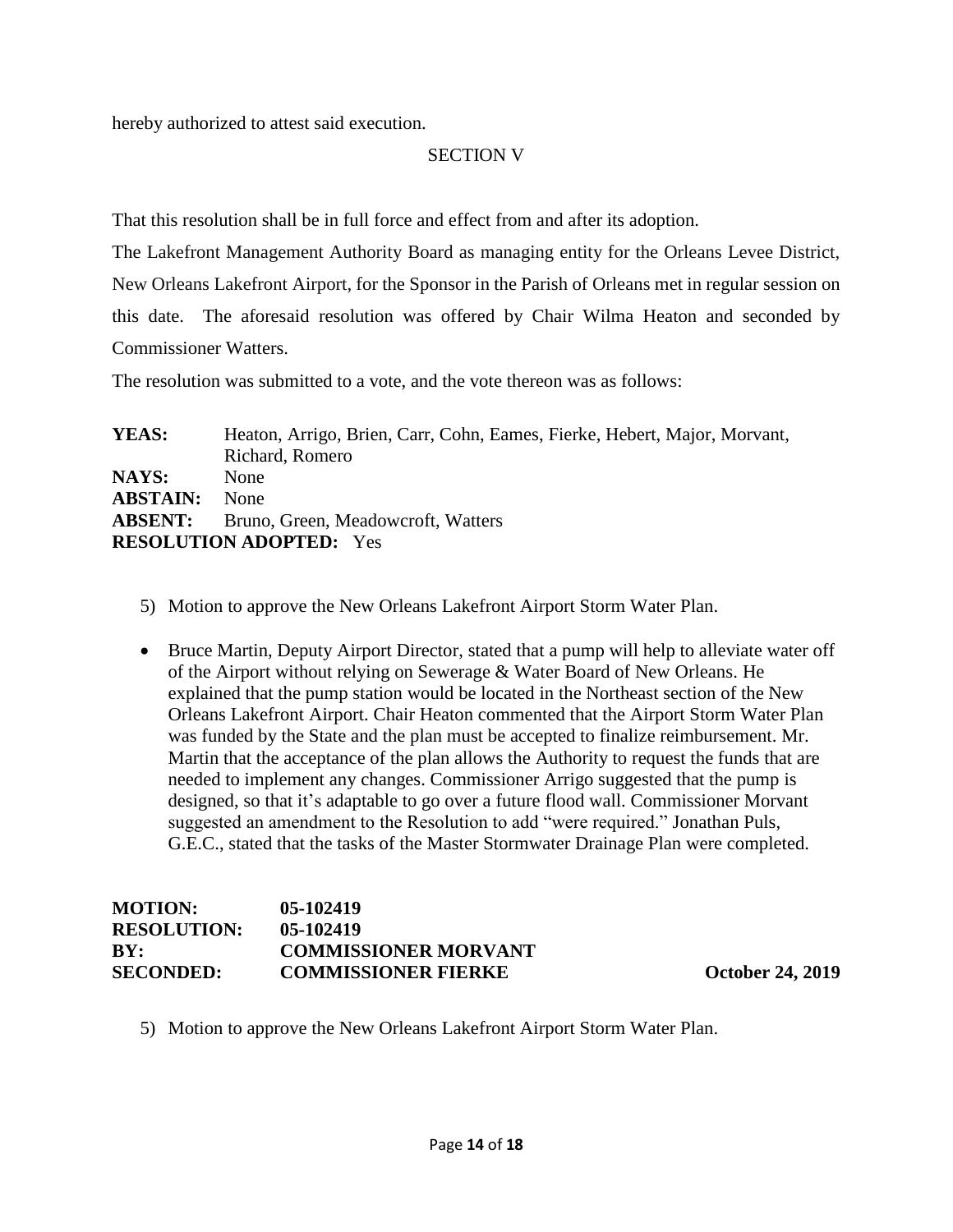#### **RESOLUTION**

**WHEREAS,** the Lakefront Management Authority ("Management Authority") is a political subdivision of the State of Louisiana and the governing authority of the nonflood protection assets of the Orleans Levee District ("District");

**WHEREAS,** the New Orleans Lakefront Airport is one of the non-flood protection assets of the District under the management and control of the Management Authority (the "Airport");

**WHEREAS,** the Management Authority and the Orleans Levee District are cosponsors of the Airport for Federal and State grant funding for projects at the Airport;

**WHEREAS,** on June 21, 2018 Michael Baker International as Prime Consultant and G.E.C., Inc as the Sub-Consultant was tasked for the Lakefront Airport Drainage Improvement Phase II – Master Stormwater Drainage Plan

**WHEREAS,** the following tasks were required to complete the Lakefront Airport Master Stormwater Drainage Plan:

- Evaluate current drainage system conditions
- Identify drainage improvements necessary to meet Federal Aviation Administration (FAA) design standards
- Develop a prioritized list of drainage improvement projects and costs
- Develop a Funding Plan
- Provide a Master Stormwater Drainage report,

 **WHEREAS,** the Airport Committee of the Management Authority at its meeting held on October 15, 2019 recommended to the Management Authority to approve the acceptance of the New Orleans Lakefront Airport Stormwater Plan

 **WHEREAS,** the Management Authority resolved that it was in the best interest of the Management Authority and the Airport to approve acceptance of the New Orleans Lakefront Airport Stormwater Plan,

**THEREFORE, BE IT HEREBY RESOLVED,** that the Lakefront Management Authority, on its behalf, and on behalf of the Orleans District approves acceptance of the New Orleans Lakefront Airport Stormwater Plan,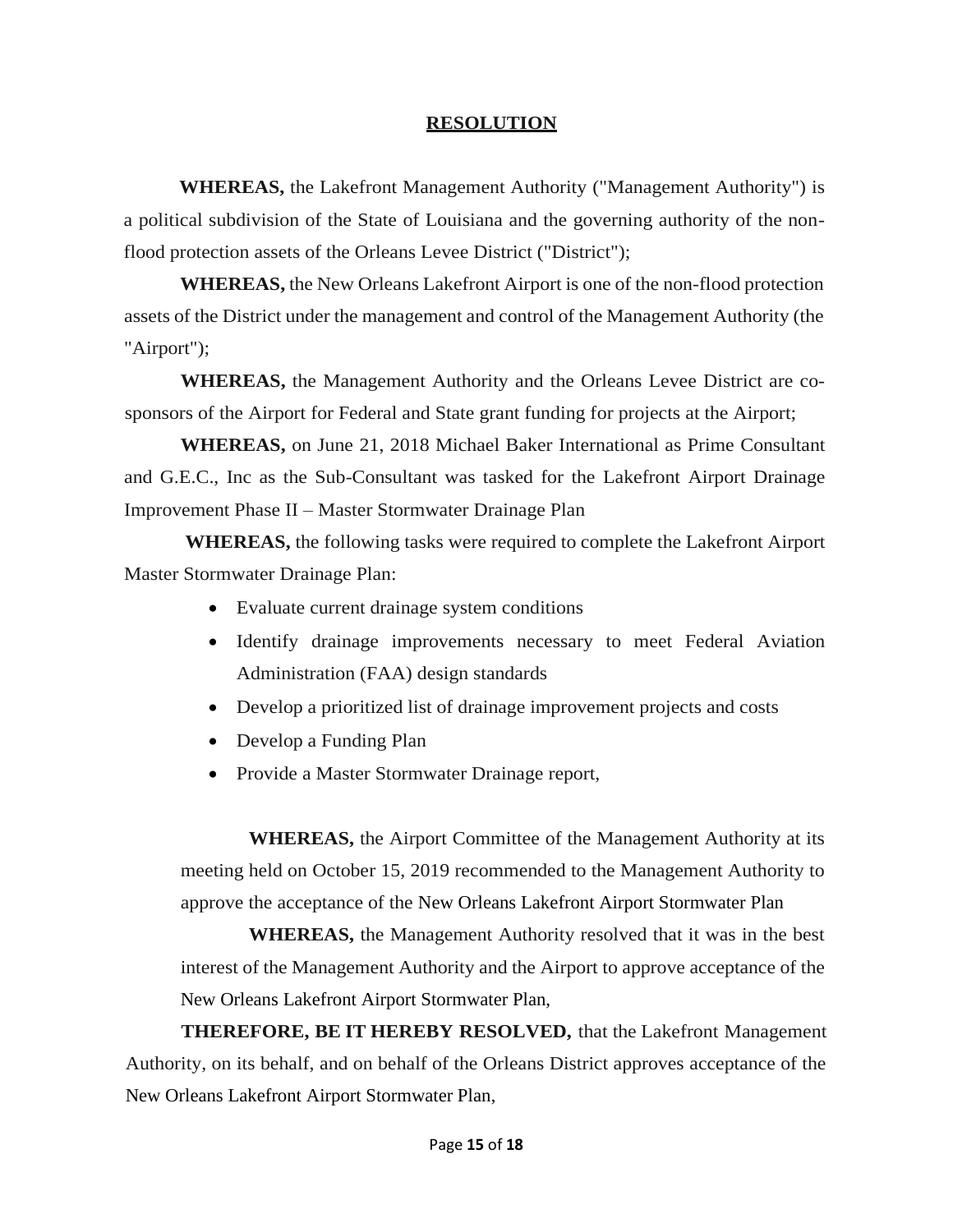BE IT FURTHER HEREBY RESOLVED, that the Management Authority

Chairman or Executive Director be and is hereby authorized to sign any and all documents

necessary to carry out the above.

The foregoing was submitted to a vote, the vote thereon was as follows:

| Heaton, Arrigo, Brien, Carr, Cohn, Eames, Fierke, Hebert, Major, Morvant, |  |
|---------------------------------------------------------------------------|--|
| Richard, Romero                                                           |  |
| <b>None</b>                                                               |  |
| <b>None</b>                                                               |  |
| <b>ABSENT:</b><br>Bruno, Green, Meadowcroft, Watters                      |  |
| <b>RESOLUTION ADOPTED:</b> Yes                                            |  |
|                                                                           |  |

- 6) Motion to approve a request from Ochsner Health Systems to place signage on Stars and Stripes Blvd.
- Bruce Martin, Deputy Airport Director, stated that Ochsner wants to place signage to notify the public of their location. He commented that the Authority is working with the Orleans Levee District Police Department to perform a traffic study to prevent impeding traffic. Commissioner Cohn asked if the purpose of the signage is to assist the public in finding the location. Chair Heaton responded that the signage is important for the public's safety. Commissioner Fierke suggested that the Board amend the Resolution to add the word "directional."

| <b>MOTION:</b>     | 06-102419                  |
|--------------------|----------------------------|
| <b>RESOLUTION:</b> | $06 - 102419$              |
| BY:                | <b>COMMISSIONER FIERKE</b> |
| <b>SECONDED:</b>   | <b>COMMISSIONER COHN</b>   |

**October 24, 2019** 

6) Motion to approve the request of Ochsner Health Systems to place signage on Stars and Stripes Boulevard.

## **RESOLUTION**

**WHEREAS**, the Lakefront Management Authority ("Management Authority") is a political subdivision of the State of Louisiana and the governing authority of the non-flood protection assets of the Orleans Levee District ("District);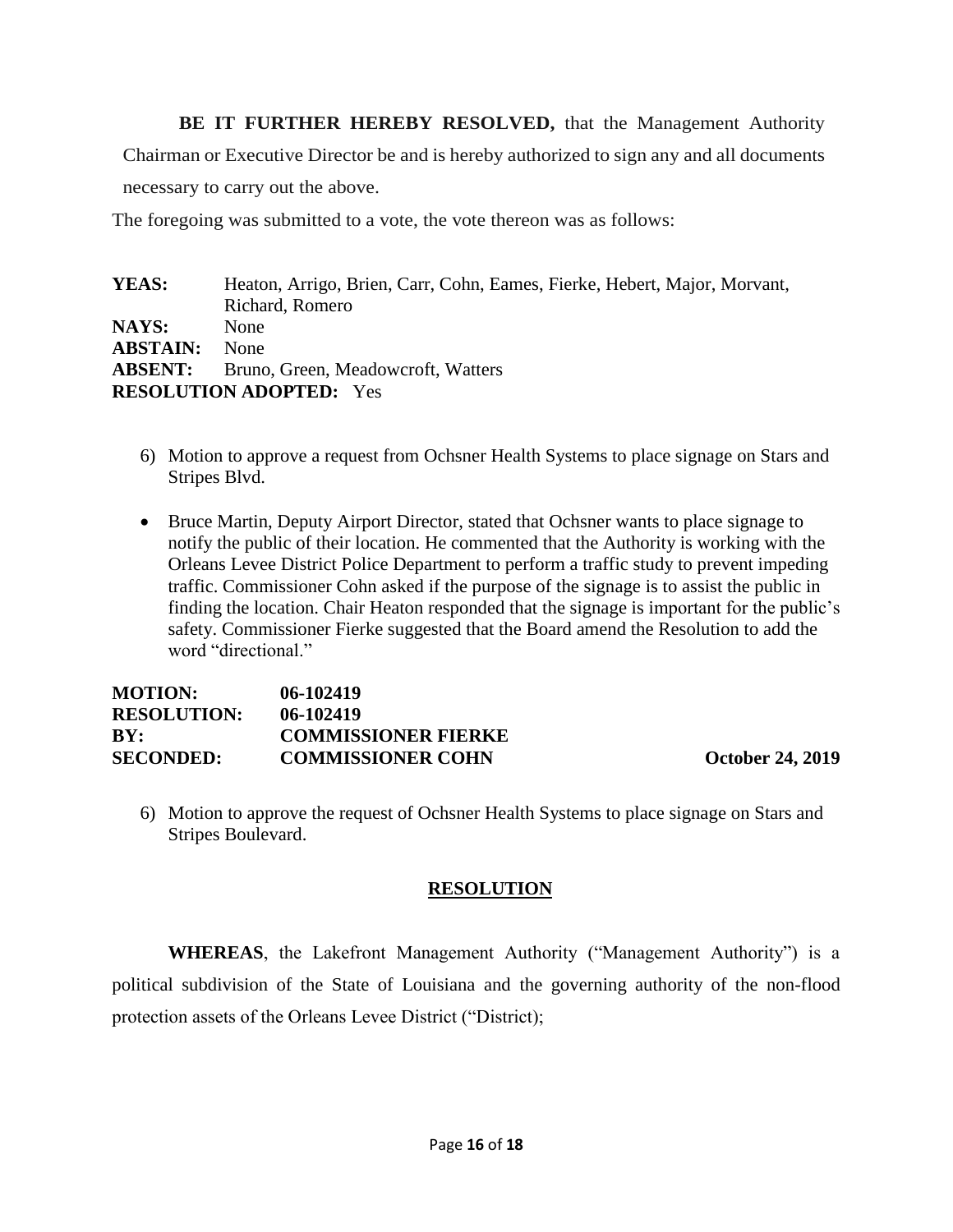**WHEREAS**, the New Orleans Lakefront Airport is one of the non-flood protection assets of the Orleans Levee District under the management and control of the Management Authority ("Airport");

**WHEREAS**, Stars and Stripes Boulevard which provides ingress and egress to the Airport is also managed by the Management Authority;

 **WHEREAS**, Ochsner Health Systems, which has medical helicopter evacuation services at the Airport available twenty-four hours a day seven days a week, requested permission to place a permanent directional sign at the Airport on Stars and Stripes Boulevard;

 **WHEREAS**, the Airport Committee of the Management Authority at its meeting held on October 15, 2019 reviewed the request and placement of the proposed sign, and the Committee voted to recommend approval of the placement of the proposed sign to the Management Authority; and,

 **WHEREAS,** the Management Authority after considering the request by Ochsner Health Systems and recommendation of the Airport Committee resolved that it was in the best interest of the District and Airport to approve the placement of the proposed sign on Stars and Stripes Boulevard by Ochsner Health Systems.

**THEREFORE, BE IT HEREBY RESOLVED,** that the Lakefront Management Authority approves the placement of the sign proposed by Ochsner Health Systems at the proposed location on Stars and Stripes Blvd;

**BE IT HEREBY FURTHER RESOLVED**, that the Authority Chairman or Executive Director is hereby authorized to sign any and all documents necessary to carry out the above. The foregoing was submitted to a vote, the vote thereon was as follows:

**YEAS:** Heaton, Arrigo, Brien, Carr, Cohn, Eames, Fierke, Hebert, Major, Morvant, Richard, Romero **NAYS:** None **ABSTAIN:** None **ABSENT:** Bruno, Green, Meadowcroft, Watters **RESOLUTION ADOPTED:** Yes